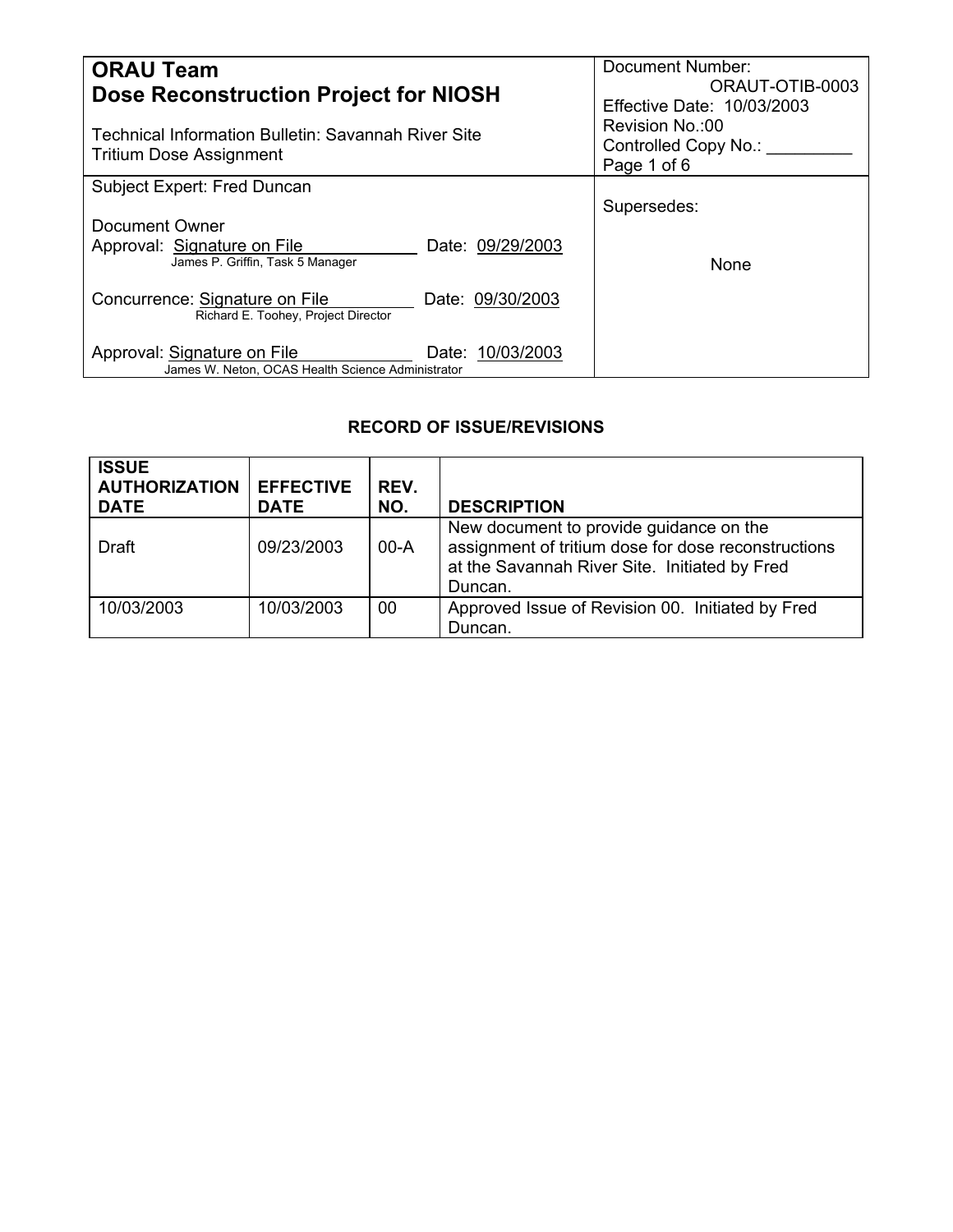| Date: 10/03/2003 | Revision No. 00 | Document No. ORAUT-OTIB-0003 | Page 2 of 6 |
|------------------|-----------------|------------------------------|-------------|
|                  |                 |                              |             |

### PURPOSE

 This Technical Information Bulletin provides guidance on the assignment of tritium or H-3 dose for dose reconstructions at the Savannah River Site (SRS), and is based on information provided in the Technical Basis Document for the Savannah River Site to be used for EEOICPA Dose Reconstructions, ORAUT-TKBS-0003 Rev. 01.

## **1.0 BACKGROUND**

At the SRS, the whole body dose equivalent for tritium was evaluated from urinary excretion of tritiated water and was typically added to the whole body dose equivalent from external sources. As discussed in ORAUT-TKBS-0003 Rev. 01, the minimum detectable activities (MDA) and reporting levels for tritium have decreased several times since start-up in 1953. The MDA was initially 1 µCi/L, and has decreased over time to the current level of 0.02 µCi/L. Similarly the reporting level has dropped from 1 µCi/L to 0.1 µCi/L (ORAUT 2003). Additional guidance on assignment of tritium dose was needed to address the changing MDAs and reporting levels, along with the specific information recorded in radiological records for each case.

## **3.0 GUIDANCE**

Flowcharts that provide the logic for the assignment of tritium dose are presented in Figures 1 and 2. These apply to dose reconstructions at the SRS for the periods of 1953 through 1983, and 1984 to the present, respectively. Decision criteria are provide to identify when it is appropriate to: use tritium doses as recorded in individual case records; assign tritium doses based on the potential missed dose (NIOSH 2002); or to evaluate the dose using recorded tritium bioassay results and internal dosimetry models.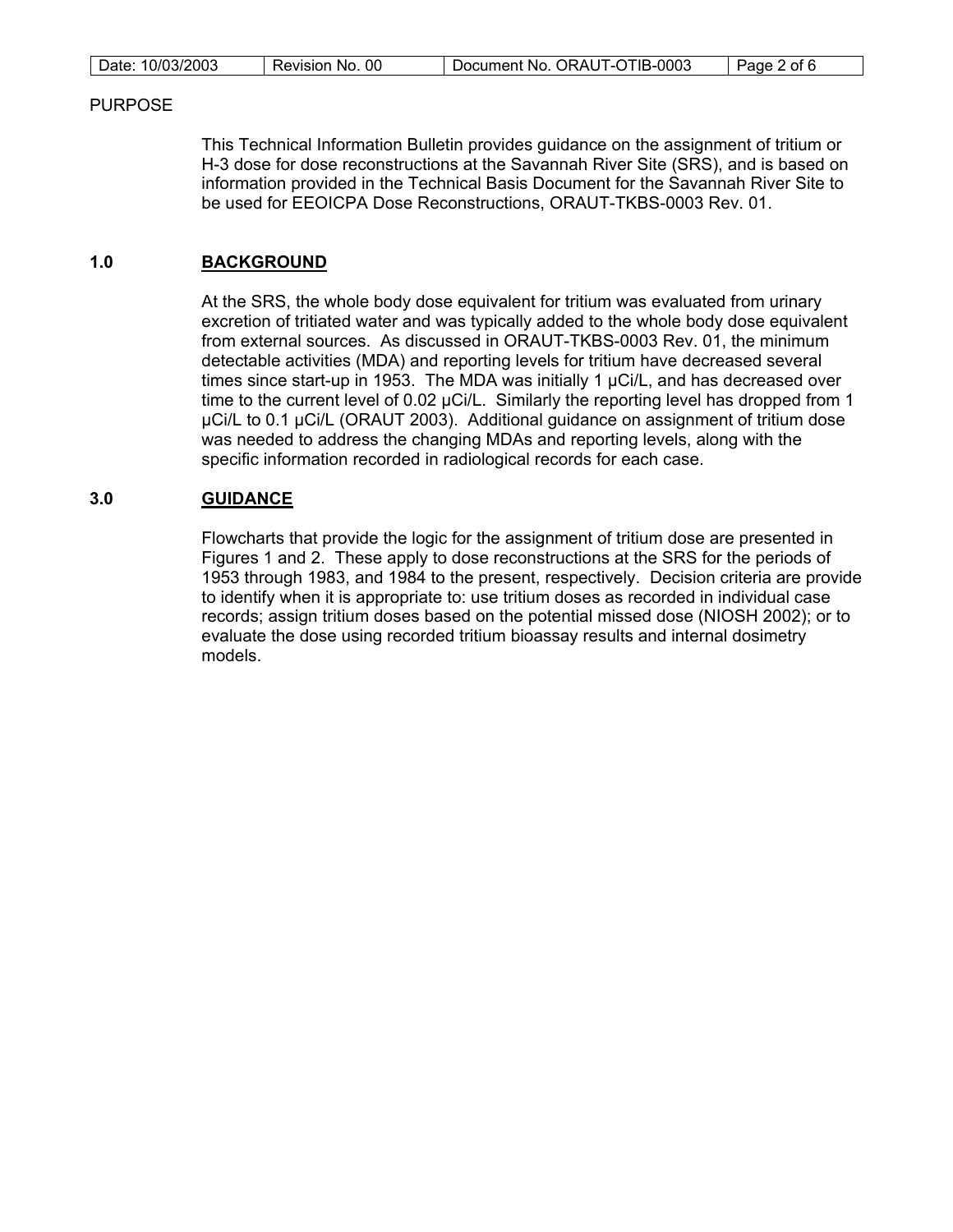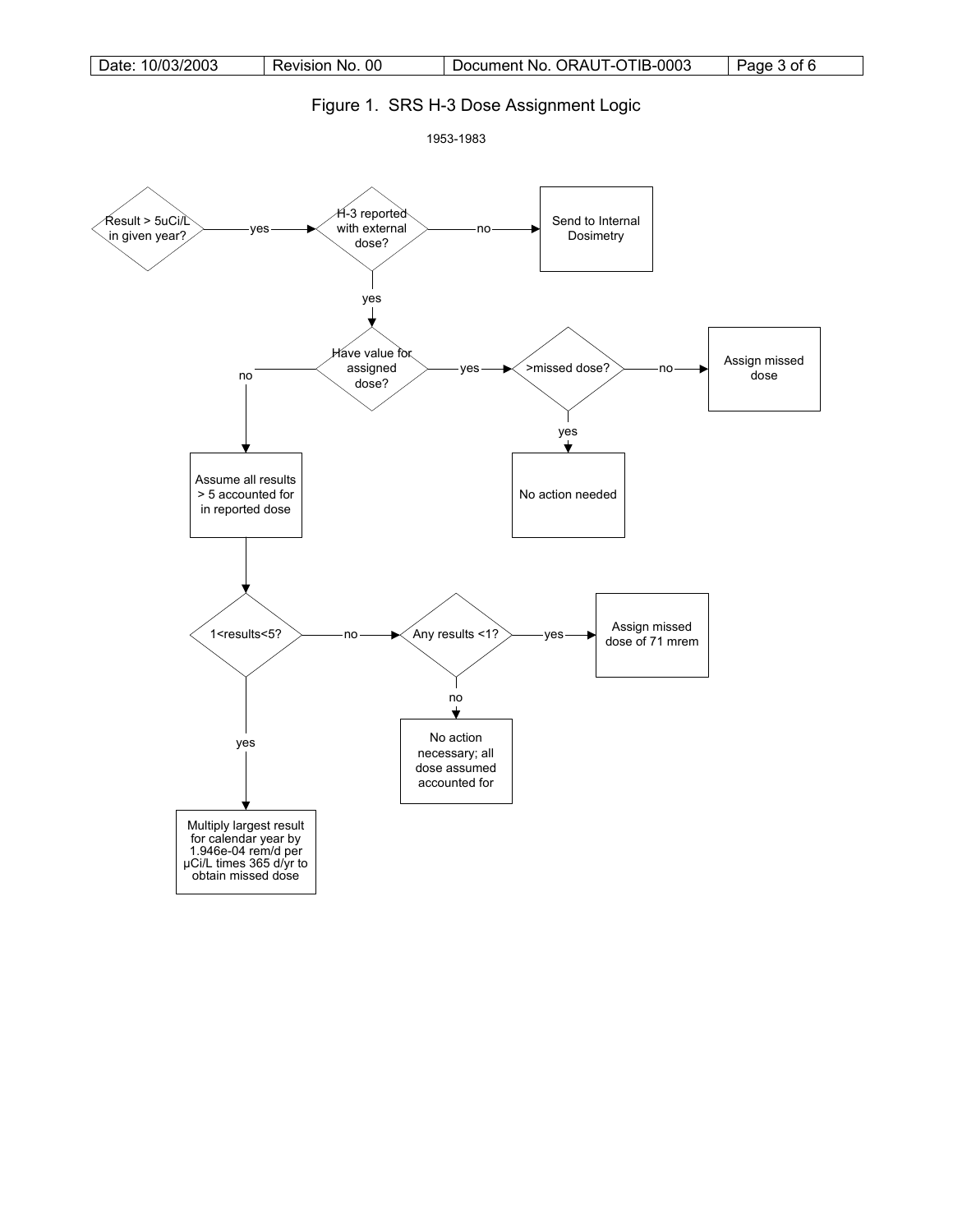

# Figure 2. SRS H-3 Dose Assignment Logic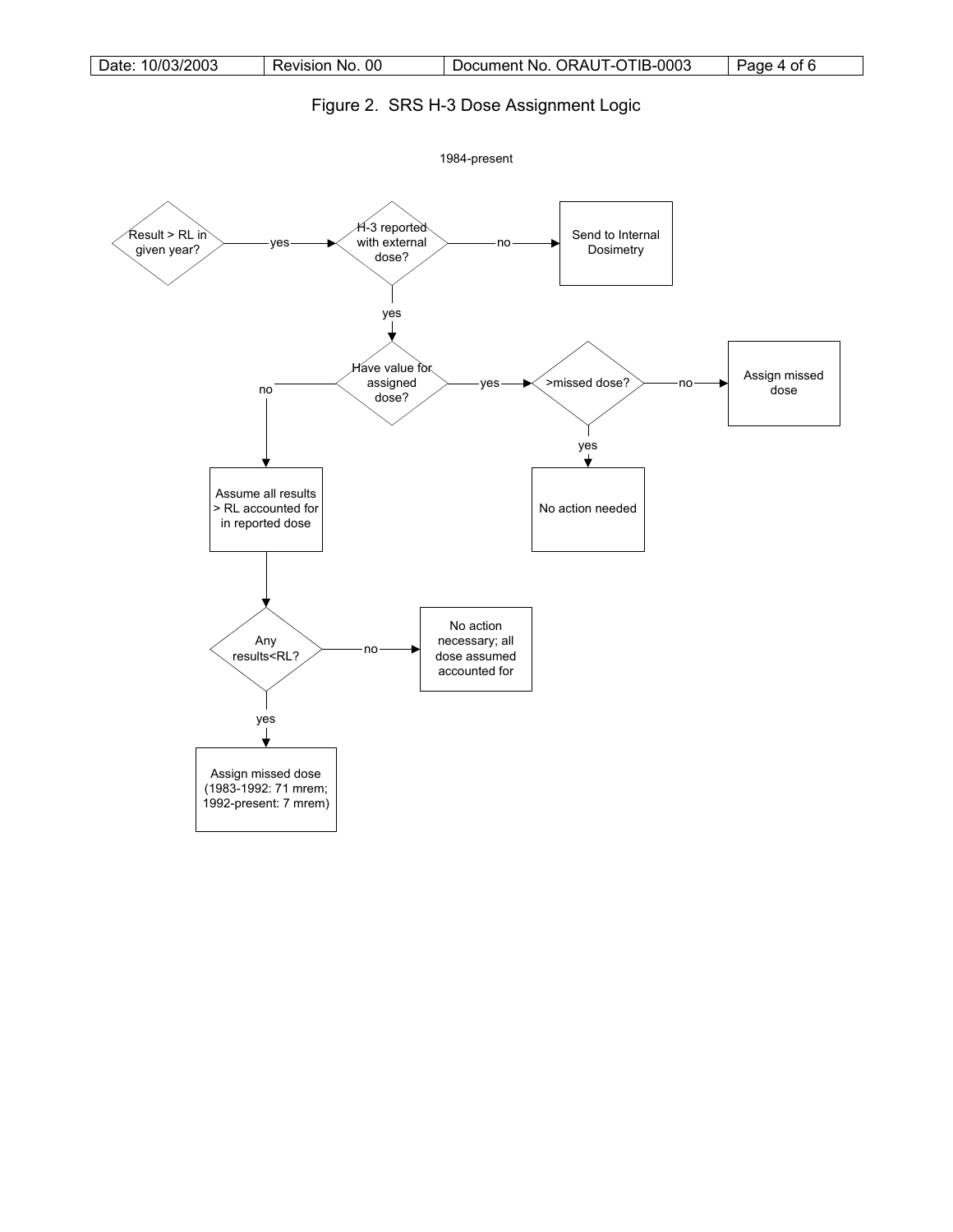| Date: 10/03/2003 | Revision No. 00 | Document No. ORAUT-OTIB-0003 | Page 5 of 6 |
|------------------|-----------------|------------------------------|-------------|
|                  |                 |                              |             |

#### **4.0 DISCUSSION**

#### 4.1 SRS Dose Assignment Logic 1953-1983

For each year of covered employment at SRS during the period 1953 through 1983, tritium dose should be evaluated and assigned according to the flowchart in Figure 1. As reported in ORAUT-TKBS-0003 Rev. 01, only tritium bioassay results greater than 5 µCi/L were evaluated prior to computer evaluation of data. It is believed that tritium results prior to 1984 were not evaluated by computer. For results that were evaluated, it is expected that tritium dose will be listed separately in the external dosimetry record and summed with the external dose

Based on the above, the first decision criterion is whether there are tritium bioassay results greater than 5 µCi/L for a given year. If there are results greater than 5 µCi/L for a given year and external dosimetry records do not include the H-3 dose for that year, then the tritium dose needs to be evaluated and assigned by the Internal Dosimetry Group. If there are results greater than 5 µCi/L for a given year and a tritium dose is recorded in external dosimetry records, then the greater of the recorded dose or the missed dose is assigned for the dose reconstruction.

If it is not clear what tritium dose was assigned in the radiological record, it is assumed that any results greater than the recording level were included in the tritium dose assessment. A missed dose is assigned based on the remaining results. If all tritium results are less than 1 µCi/L for a given year, then the missed dose of 0.071 rem is assigned. If there are any results between 1  $\mu$ Ci/L and 5  $\mu$ Ci/L then multiply the largest result for the calendar year by 1.946e-04 rem/day per µCi/L times 365 days/year to obtain the missed dose

#### 4.2 SRS Dose Assignment Logic 1984 - Present

The flowchart for the period 1984 through the present is presented in Figure 2 and is similar to that for the preceding period; however, the first decision criterion is whether there are tritium bioassay results greater than the reporting level (instead of  $5 \mu$ Ci/L) for a given year. Reporting levels are assumed to be 1 µCi/L for the period 1984 to 1991, and 0.1 µCi/L for the period 1992 to the present.

If there are results greater than the reporting level for a given year and external dosimetry records do not include the H-3 dose for that year, then the tritium dose needs to be evaluated and assigned by the Internal Dosimetry Group. If there are results greater than the reporting level for a given year and a tritium dose is recorded in external dosimetry records, then the greater of the recorded dose or the missed dose is assigned for the dose reconstruction.

If it is not clear what tritium dose was assigned in the radiological record, it is assumed that any results greater than the reporting level were included in the tritium dose assessment. A missed dose is assigned based on the remaining results. If all tritium results are less than the reporting level for a given year, then a missed dose of 0.071 rem is assigned for the period 1984 to 1991, and 0.007 rem is assigned for the period 1992 to the present.